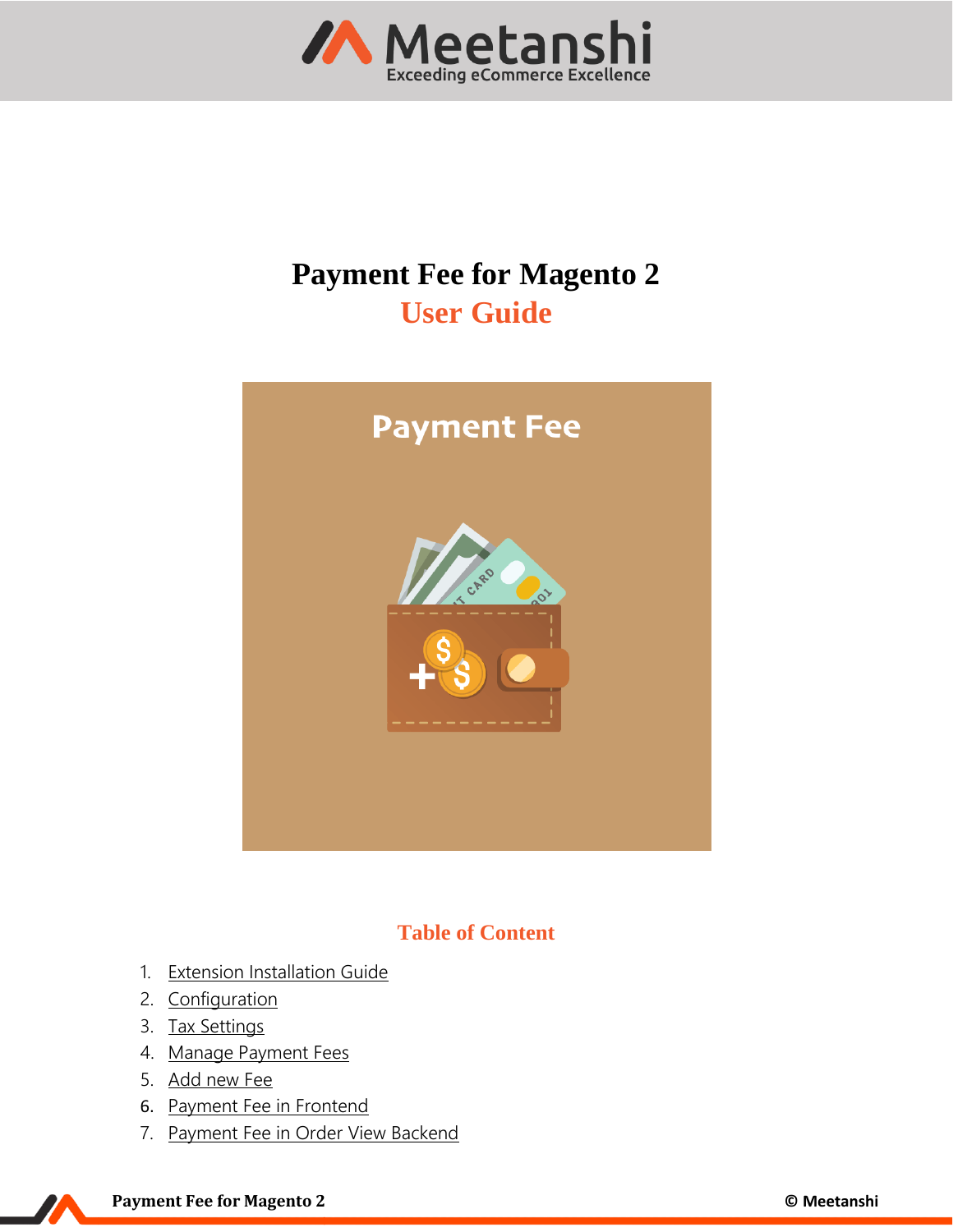

#### <span id="page-1-0"></span>**1. Extension Installation**

- Create a folder structure in Magento root as app/code/Meetanshi/PaymentSurcharge
- Download and extract the zip folder and upload our extension files to the app/code/Meetanshi/PaymentSurcharge via FTP.
- Login to your SSH and run below commands step by step:
	- o php bin/magento setup:upgrade
	- $\circ$  For Magento version 2.0.x to 2.1.x php bin/magento setup: static-content: deploy
	- o For Magento version 2.2.x & above php bin/magento setup:static-content:deploy –f
	- o php bin/magento cache:flush

#### <span id="page-1-1"></span>**2. Configuration**

For configuring the extension, login to Magento 2, move to **Stores** → **Configuration** → **Payment Fees** where you can find various settings to enable the extension.

- **Payment Fee:** Enable the Payment Fee extension from here.
- **Refund Payment Fees:** Set YES to refund the fees while refunding orders.

| Configuration                          |                         |                                            |        |                                                                 | admin $\blacktriangledown$ |
|----------------------------------------|-------------------------|--------------------------------------------|--------|-----------------------------------------------------------------|----------------------------|
| Default Config v<br><b>Store View:</b> | 3                       |                                            |        |                                                                 | <b>Save Config</b>         |
|                                        |                         |                                            |        |                                                                 |                            |
| <b>GENERAL</b>                         | $\checkmark$            | Configuration                              |        |                                                                 | $\odot$                    |
| <b>/A</b> Meetanshi                    | $\widehat{\phantom{a}}$ | <b>Payment Fee</b><br>[store view]         | Enable | Enable the Payment Fee<br>extension from here                   |                            |
| Payment Fee                            |                         | <b>Refund Payment Fees</b><br>[store view] | Yes    | Select YES to refund the payment<br>fees while refunding orders |                            |

#### <span id="page-1-2"></span>**3. Tax Settings**

From here, you can configure tax settings to add tax on payment fees.

- **Apply Tax for Payment Fees:** Select YES to apply tax on payment fees.
- **Set Tax Class for Payment Fees:** Select the tax class for payment fees.
- **Display Payment Fees:** Select how you want to display payment fees with the tax on the frontend.

| <b>Tax Settings</b>                            |                             |                                           |
|------------------------------------------------|-----------------------------|-------------------------------------------|
| Apply Tax for Payment Fees<br>[store view]     | Yes                         | Set YES to apply tax on<br>payment fees   |
| Set Tax Class for Payment Fees<br>[store view] | Taxable Goods               | Select tax class for the<br>payment fees  |
| <b>Display Payment Fees</b><br>[store view]    | Including and Excluding Tax | Select display option<br>for payment fees |

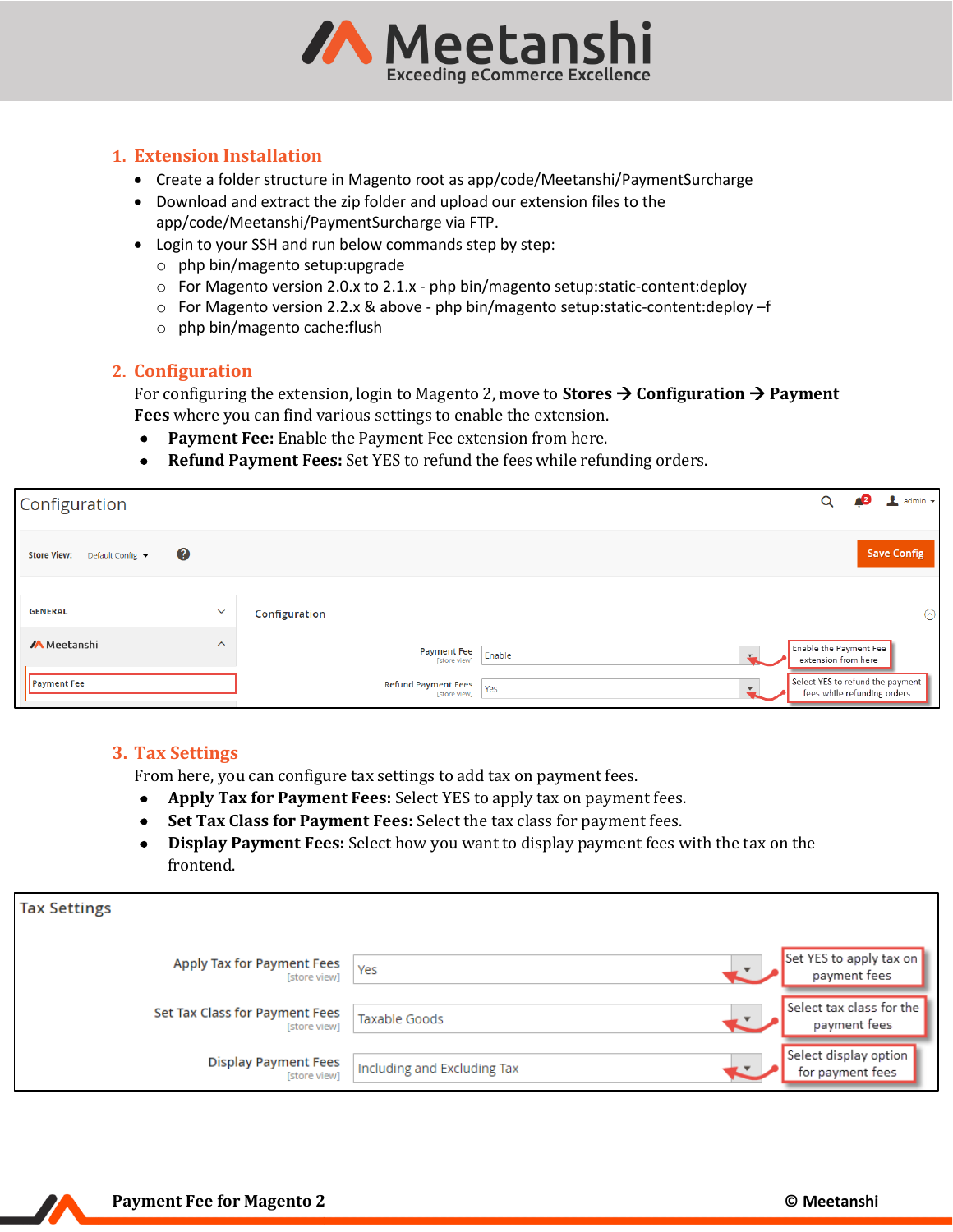

# • **Assign Tax Class to Products**

Once you have selected the tax class to apply on payment fees, make sure to assign the same tax class to the products. It will than calculate tax on payment fee.

| Woodland Import Black Leather Belt      |                                        |                                                                                                                                                                                                           |                   | $\alpha$             | admin $\star$<br><b>CG</b>   |
|-----------------------------------------|----------------------------------------|-----------------------------------------------------------------------------------------------------------------------------------------------------------------------------------------------------------|-------------------|----------------------|------------------------------|
| <b>Store View:</b><br>All Store Views v | 3                                      |                                                                                                                                                                                                           | $\leftarrow$ Back | <b>Add Attribute</b> | Save<br>$\blacktriangledown$ |
|                                         | <b>Enable Product</b><br>[website]     | Yes<br>a control                                                                                                                                                                                          |                   |                      |                              |
|                                         | <b>Attribute Set</b>                   | Default<br>$\blacktriangledown$                                                                                                                                                                           |                   |                      |                              |
|                                         | Product Name *<br>[store view]         | Woodland Import Black Leather Belt                                                                                                                                                                        |                   |                      |                              |
|                                         | <b>SKU</b><br>$\star$<br>[global]      | Woodland Import Black Leather Belt                                                                                                                                                                        |                   |                      |                              |
|                                         | Price<br>$\star$<br>[global]           | £ 149.00<br><b>Advanced Pricing</b>                                                                                                                                                                       |                   |                      |                              |
|                                         | <b>Tax Class</b><br>[website]          | Make sure to assign the same tax class as<br>selected in the "Set Tax Class for Payment<br><b>Taxable Goods</b><br>ᅩ<br>Fee" under the "Tax Settings" to the<br>products, to calculate tax on payment fee |                   |                      |                              |
|                                         | Quantity<br>[global]                   | 99999999                                                                                                                                                                                                  |                   |                      |                              |
|                                         |                                        | Advanced Inventory                                                                                                                                                                                        |                   |                      |                              |
|                                         | <b>Stock Status</b><br><b>rgloball</b> | $\bar{\mathbf{v}}$<br>In Stock                                                                                                                                                                            |                   |                      |                              |

77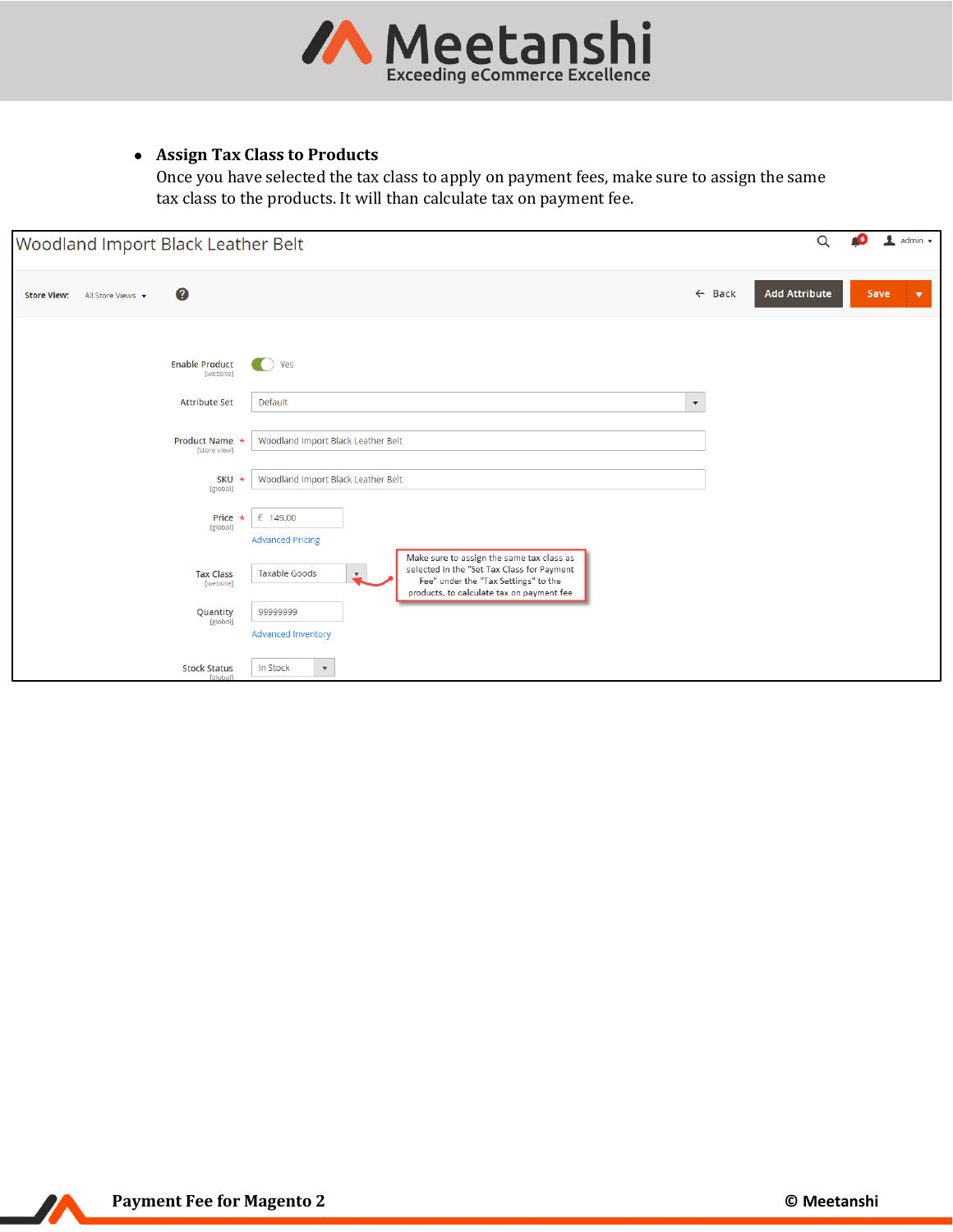

#### <span id="page-3-0"></span>**4. Manage Payment Fees**

The extension facilitates a backend grid where all the payment fee details are saved. Go to **Sales**  → **Manage Payment Fees** to see the list of already created and saved payment fees. Any new payment fee can be added by clicking the "**Add New Fee**" button. Admin can activate or deactivate any payment fees for Magento 2 store from here.

| <b>Manage Payment Fees</b>  |                                                                     |                     |                   | All the added and saved payment fees<br>enlisted here |                                  |                                                                |                                                   | Payment-Fee v           |
|-----------------------------|---------------------------------------------------------------------|---------------------|-------------------|-------------------------------------------------------|----------------------------------|----------------------------------------------------------------|---------------------------------------------------|-------------------------|
|                             | Click to add new fee                                                |                     |                   |                                                       |                                  |                                                                |                                                   |                         |
| <b>Search</b><br>Actions    | <b>Reset Filter</b><br>2 records found<br>$\boldsymbol{\mathrm{v}}$ |                     |                   |                                                       |                                  | 20<br>per page<br>$\boldsymbol{\mathrm{v}}$                    | $\mathbf{1}$                                      | of 1                    |
| $\overline{\phantom{a}}$    | $\mathsf{ID}$                                                       | <b>Fee Name</b>     | <b>Fee Amount</b> | <b>Fee Type</b>                                       | <b>Payment Methods</b>           | <b>Store View</b>                                              | <b>Customer Groups</b>                            | <b>Status</b>           |
| Any<br>$\blacktriangledown$ |                                                                     |                     |                   |                                                       |                                  |                                                                |                                                   | $\overline{\mathbf{v}}$ |
|                             | $\overline{2}$                                                      | COD charges         | 10.00             | Percent                                               | Offline - Cash On<br>Delivery    | Main Website<br>Main Website<br>Store<br>Default Store<br>View | NOT LOGGED IN<br>General<br>Wholesale<br>Retailer | <b>Active</b>           |
|                             | 1                                                                   | Offline Payment Fee | 5.00              | Percent                                               | Offline - Check /<br>Money order | All Store Views                                                | NOT LOGGED IN<br>General<br>Wholesale<br>Retailer | <b>Inactive</b>         |

#### <span id="page-3-1"></span>**5. Add New Fee**

On click of the "**Add New Fee**" button from "**Manage Payment Fees**", you can see the following settings to add a new payment fee.

- **Fee Title:** Add payment fee title.
- **Status:** Set the status to enable to activate the payment fee.
- **Amount:** Add the fee amount.
- **Fee Type:** Select the fee type from the dropdown.
- **Payment Methods:** Select the payment methods to apply fee on.
	- **Store View:** Select the store view.
	- **Customer Groups:** Select the customer groups to enable payment fees for.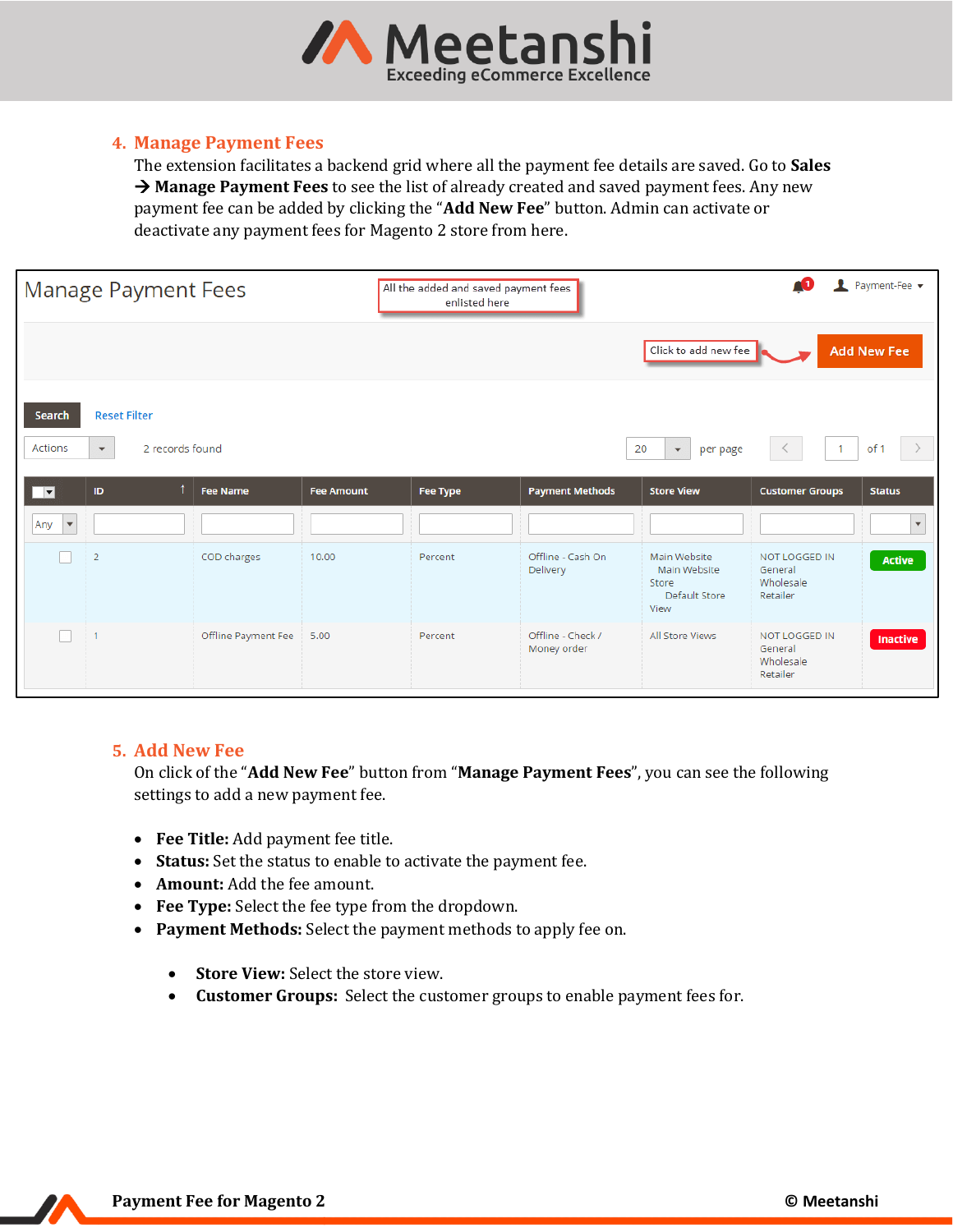

| New Fee                        |                                |                                                                                                                                                                                                                                                                                                           | 41                            | Payment-Fee                                            |
|--------------------------------|--------------------------------|-----------------------------------------------------------------------------------------------------------------------------------------------------------------------------------------------------------------------------------------------------------------------------------------------------------|-------------------------------|--------------------------------------------------------|
|                                |                                | $\leftarrow$ Back to register or connect an account<br>Reset                                                                                                                                                                                                                                              | <b>Save and Continue Edit</b> | <b>Save Fee</b>                                        |
| <b>PAYMENT FEE INFORMATION</b> | <b>Payment Fee Information</b> |                                                                                                                                                                                                                                                                                                           |                               |                                                        |
| Fee Info                       | Fee Title $\star$              | Fee on COD                                                                                                                                                                                                                                                                                                |                               | Add payment<br>fee title                               |
|                                | Status $\star$                 | Select to enable this fee<br>Enabled                                                                                                                                                                                                                                                                      |                               |                                                        |
|                                | Amount *                       | 10                                                                                                                                                                                                                                                                                                        |                               | Add fee amount                                         |
|                                | Fee Type $*$                   | Select fee type<br>Percent<br>$\boldsymbol{\mathrm{v}}$                                                                                                                                                                                                                                                   |                               |                                                        |
|                                | Payment Methods *              | Amazon Pay<br>Credit Card (Braintree)<br>Credit Card Direct Post (Authorize.net)<br>Offline - Bank Transfer Payment<br>Offline - Cash On Delivery<br>Offline - Check / Money order<br>Offline - No Payment Information Required<br>Offline - Purchase Order<br>PayPal (Braintree)<br>Paypal - Credit Card |                               | Select payment<br>methods to apply<br>fee on           |
|                                | Store View *                   | All Store Views<br><b>Main Website</b><br><b>Main Website Store</b><br>Default Store View                                                                                                                                                                                                                 |                               | Select the<br>store view                               |
|                                | Customer Groups *              | NOT LOGGED IN<br>General<br>Wholesale<br>Retailer                                                                                                                                                                                                                                                         |                               | Select customer<br>groups to enable<br>payment fee for |

 $\boldsymbol{N}$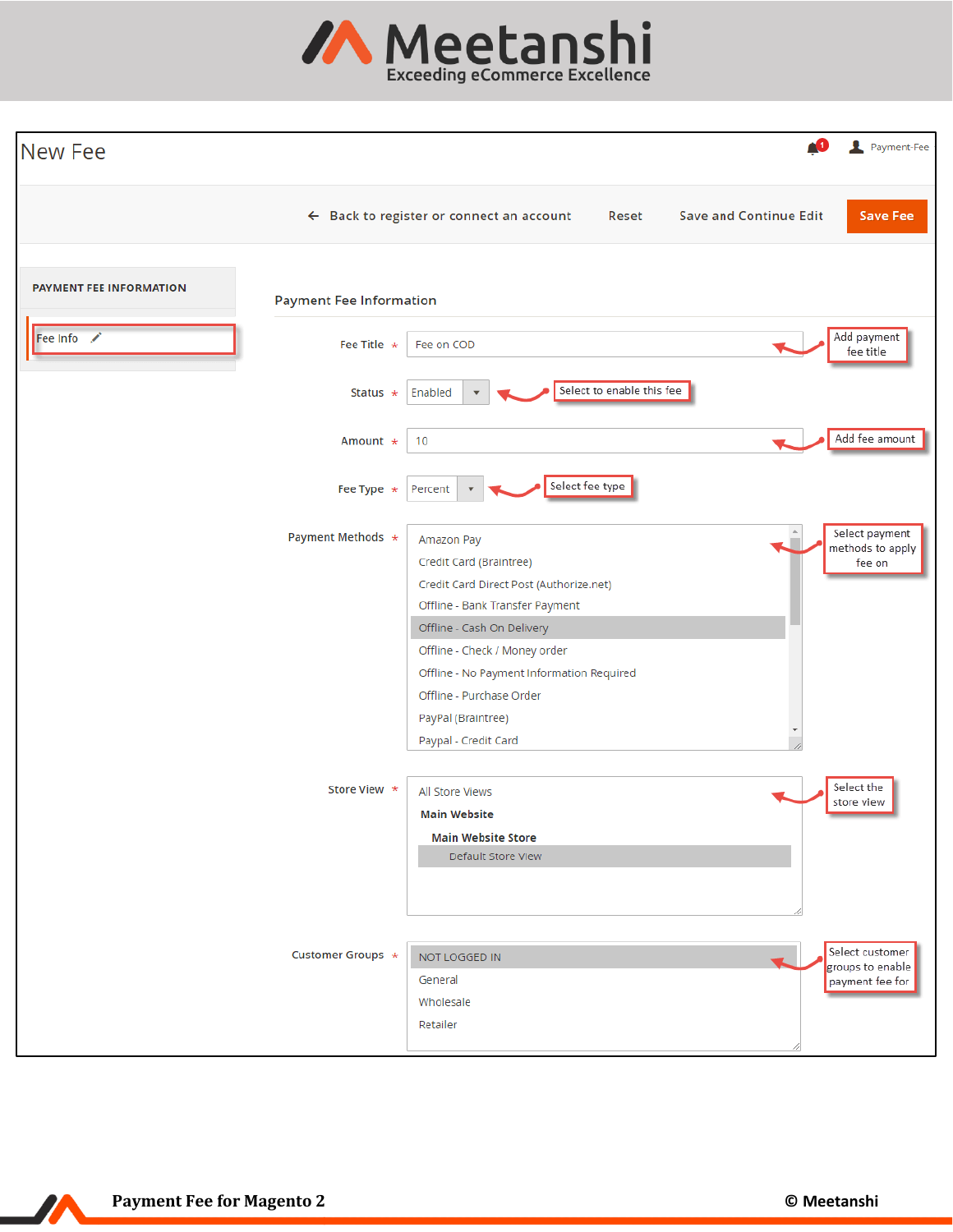

# <span id="page-5-0"></span>**6. Payment Fee in Frontend**

Once configured, the payment fee gets applied on the order in frontend.

#### • **Payment Fee Applied on Order in Checkout Page**

Customers can see the payment fee applied on order on the checkout page in frontend. Here, the Cash on Delivery payment method is selected and hence its fee is charged and added to the order total. Also, tax is applied on the payment fees based on the settings and it's displayed based on the selected option.

| LUMA                                                     | Payment fee applied on<br>order in the frontend | Search entire store here       | $\frac{1}{2}$ 1<br>Q |
|----------------------------------------------------------|-------------------------------------------------|--------------------------------|----------------------|
| $\checkmark$<br><b>Review &amp; Payments</b><br>Shipping |                                                 |                                |                      |
| Payment Method                                           |                                                 |                                |                      |
| Cash On Delivery (Cash On Delivery Fee: 10.00%)          |                                                 | <b>Order Summary</b>           |                      |
| My billing and shipping address are the same             |                                                 | Cart Subtotal                  | \$149.00             |
| Meetanshi Tester                                         |                                                 | Shipping<br>Flat Rate - Fixed  | \$5.00               |
| abc park<br>Los Angeles, California 90001                |                                                 | Tax                            | \$13.56              |
| <b>United States</b>                                     | Payment fee display with                        | Cash On Delivery Fee Excl. Tax | \$15.40              |
| 346465113                                                | including and excluding tax                     | Cash On Delivery Fee Incl. Tax | \$16.67              |
|                                                          | <b>Place Order</b>                              | <b>Order Total</b>             | \$182.96             |
|                                                          |                                                 | You will be charged for        | £182.96              |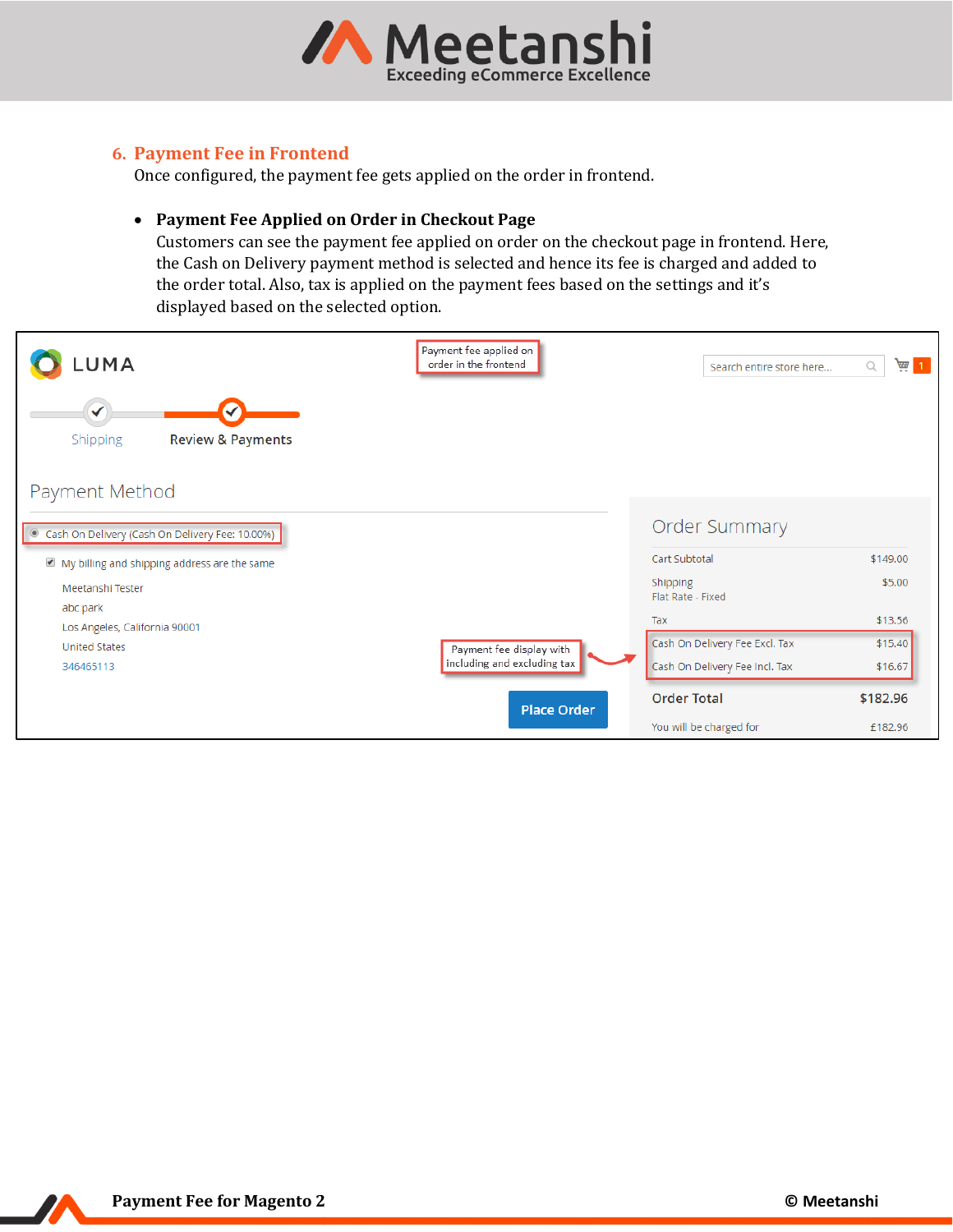

# • **Payment Fee in My Account**

The extension also displays the payment fee details in order view section under "**My Account**", as shown below.

| <b>My Account</b>                                            |                                                                                                        | Order # 000000009                                                   | <b>PENDING</b>                                                                                         |                                |                           |                                    |
|--------------------------------------------------------------|--------------------------------------------------------------------------------------------------------|---------------------------------------------------------------------|--------------------------------------------------------------------------------------------------------|--------------------------------|---------------------------|------------------------------------|
| <b>My Orders</b><br>My Downloadable Products<br>My Wish List | January 21, 2020<br>Reorder                                                                            | Payment fee details in customer's<br>My Account section in frontend |                                                                                                        |                                |                           | Print Order                        |
| <b>Address Book</b>                                          | Items Ordered                                                                                          |                                                                     |                                                                                                        |                                |                           |                                    |
| <b>Account Information</b>                                   |                                                                                                        |                                                                     |                                                                                                        |                                |                           |                                    |
| Stored Payment Methods                                       | <b>Product Name</b>                                                                                    |                                                                     | <b>SKU</b>                                                                                             | <b>Price</b>                   | Qty                       | Subtotal                           |
| <b>Billing Agreements</b>                                    | Woodland Import Black Leather Belt                                                                     |                                                                     | Woodland Import Black Leather Belt                                                                     | \$149.00                       | Ordered: 1                | \$149.00                           |
| My Product Reviews                                           |                                                                                                        |                                                                     |                                                                                                        |                                |                           |                                    |
| Newsletter Subscriptions                                     |                                                                                                        |                                                                     |                                                                                                        |                                | Subtotal                  | \$149.00                           |
|                                                              |                                                                                                        |                                                                     |                                                                                                        |                                | Shipping & Handling       | \$5.00                             |
|                                                              |                                                                                                        |                                                                     |                                                                                                        |                                | <b>Grand Total</b>        | \$182.96                           |
| Compare Products                                             |                                                                                                        |                                                                     |                                                                                                        |                                | Tax                       | \$13.56                            |
| You have no items to compare.                                |                                                                                                        |                                                                     |                                                                                                        | Cash On Delivery Fee Excl. Tax |                           | \$15.40                            |
|                                                              |                                                                                                        |                                                                     |                                                                                                        | Cash On Delivery Fee Incl. Tax |                           | \$16.67                            |
| Recently Ordered                                             |                                                                                                        |                                                                     |                                                                                                        |                                | Grand Total to be Charged | £182.96                            |
| $\Box$<br>Woodland Import Black Leather Belt                 |                                                                                                        |                                                                     |                                                                                                        |                                |                           |                                    |
| <b>Add to Cart</b><br><b>View All</b>                        |                                                                                                        |                                                                     |                                                                                                        |                                |                           |                                    |
|                                                              | Order Information                                                                                      |                                                                     |                                                                                                        |                                |                           |                                    |
| My Wish List                                                 |                                                                                                        |                                                                     |                                                                                                        |                                |                           |                                    |
|                                                              | <b>Shipping Address</b>                                                                                | <b>Shipping Method</b>                                              | <b>Billing Address</b>                                                                                 |                                | <b>Payment Method</b>     |                                    |
| You have no items in your wish list.                         | Meetanshi Tester<br>abc park<br>Los Angeles, California, 90001<br><b>United States</b><br>T: 346465113 | Flat Rate - Fixed                                                   | Meetanshi Tester<br>abc park<br>Los Angeles, California, 90001<br><b>United States</b><br>T: 346465113 |                                | Fee: 10.00%)              | Cash On Delivery (Cash On Delivery |

77